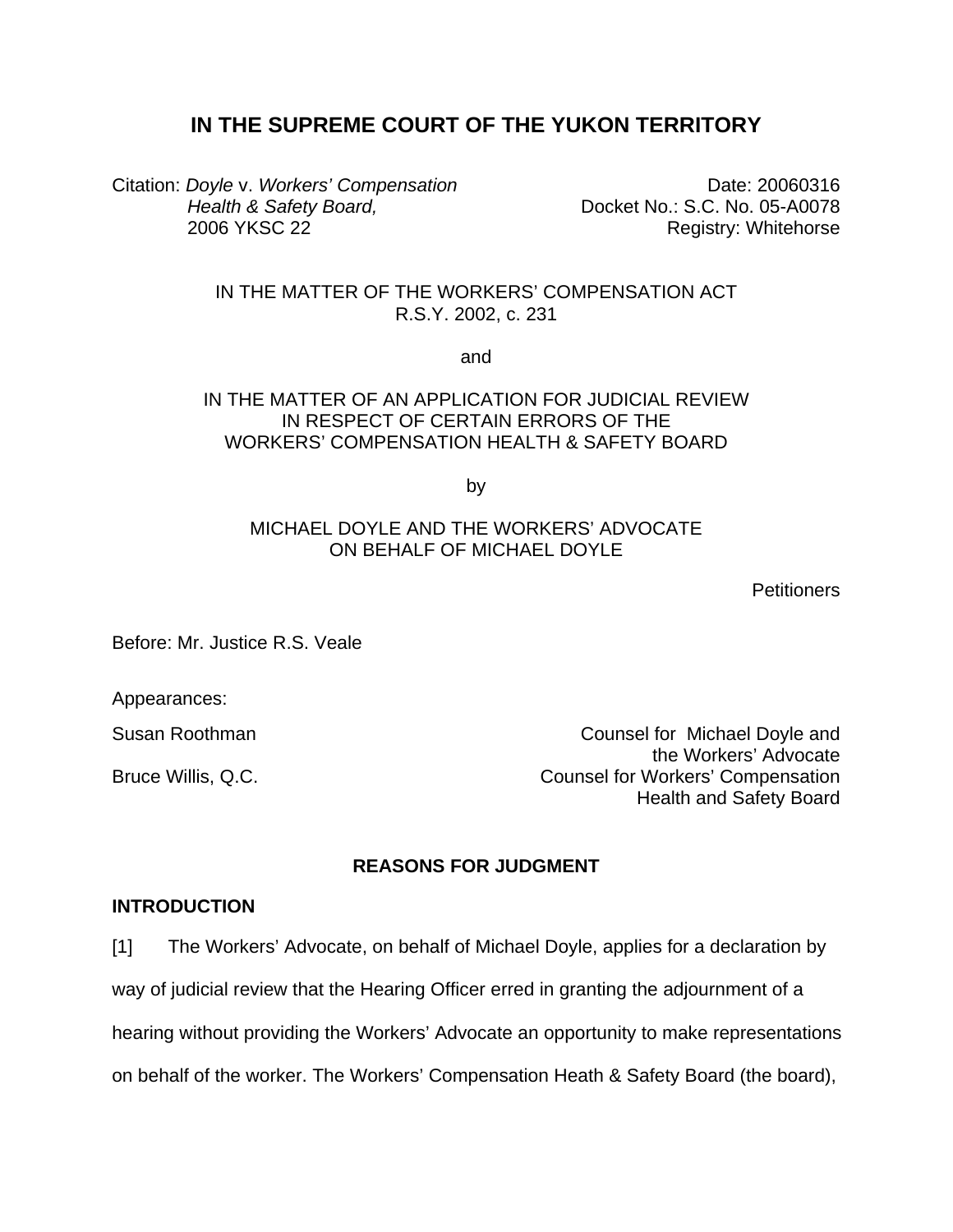on behalf of the Hearing Officer, submits that the application is moot and unnecessary to decide.

## **FACTS**

[2] This case begins with the worker claiming a work-related disability in May 2004. An adjudicator employed by the board denied the claim in a decision dated March 9, 2005.

[3] The worker requested a review of the decision of the adjudicator on March 11, 2005.

[4] The employer made a request for disclosure of the worker's file on March 22, 2005.

[5] On April 14, 2005, a Notice of Hearing was issued to the worker and the employer for a hearing date of July 13, 2005, before a Hearing Officer.

[6] The determination of relevant documents for disclosure was made on June 13, 2005, and the documents were made available on June 15, 2005. The employer picked up the disclosure documents on June 21, 2005.

[7] Counsel for the employer advised the appeals assistant on June 10, 2005, that they wished to reschedule the hearing date. The appeals assistant advised that November 2005 was the next available date for that Hearing Officer.

[8] On June 14, 2005, counsel for the employer filed an Application to Reschedule a Hearing requesting a date in October 2005 based on the fact that counsel did not have disclosure of the worker's file.

[9] The appeals assistant, on June 14, 2005, confirmed with counsel for the employer that November 2, 9 or 16, 2005, was available and counsel indicated a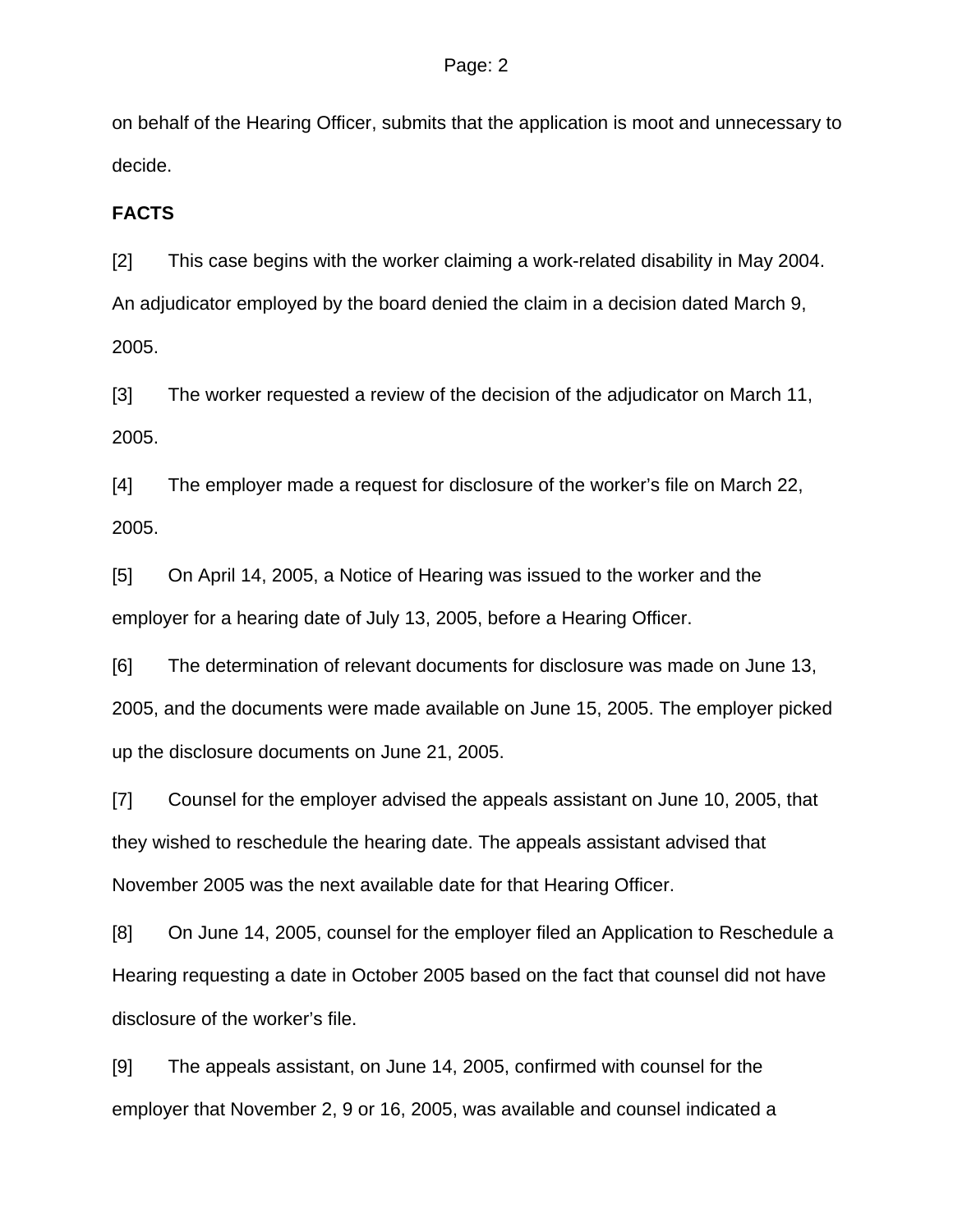#### Page: 3

preference for November 9, 2005. Counsel for the employer apparently concluded that a new hearing date was set for November 9, 2005.

[10] The appeals assistant never consulted the Hearing Officer or the Workers' Advocate about rescheduling the hearing until July 12, 2005, when the Hearing Officer was informed. A Notice of Hearing – Rescheduled letter was never issued. The Hearing Officer directed the appeals assistant to contact the parties to come to an agreement as to a new hearing date.

[11] Prior to July 12, 2005, the Workers' Advocate had not been advised that an Application to Reschedule a Hearing had been filed. He learned that the hearing date was postponed when he was asked to reach agreement on a new date.

[12] The Workers' Advocate, by e-mail, submitted that a hearing date should be set within 10 working days of the July 13, 2005 hearing date.

[13] No agreement was reached on the new date and no hearing was held to hear submissions of counsel and fix a new date.

[14] The Workers' Advocate filed a Petition on August 8, 2005 claiming that the Hearing Officer had committed a jurisdictional error and seeking an order for a timely hearing.

[15] The appeals assistant continued to seek agreement of counsel. She obtained agreement from the employer's counsel to a hearing date of October 13, 2005, before another Hearing Officer. The Workers' Advocate did not agree.

[16] The matter came before this Court on September 21, 2005. At this point a prehearing meeting had been held before a second Hearing Officer on September 15, 2005. The second Hearing Officer ordered the matter be heard on October 13, 2005.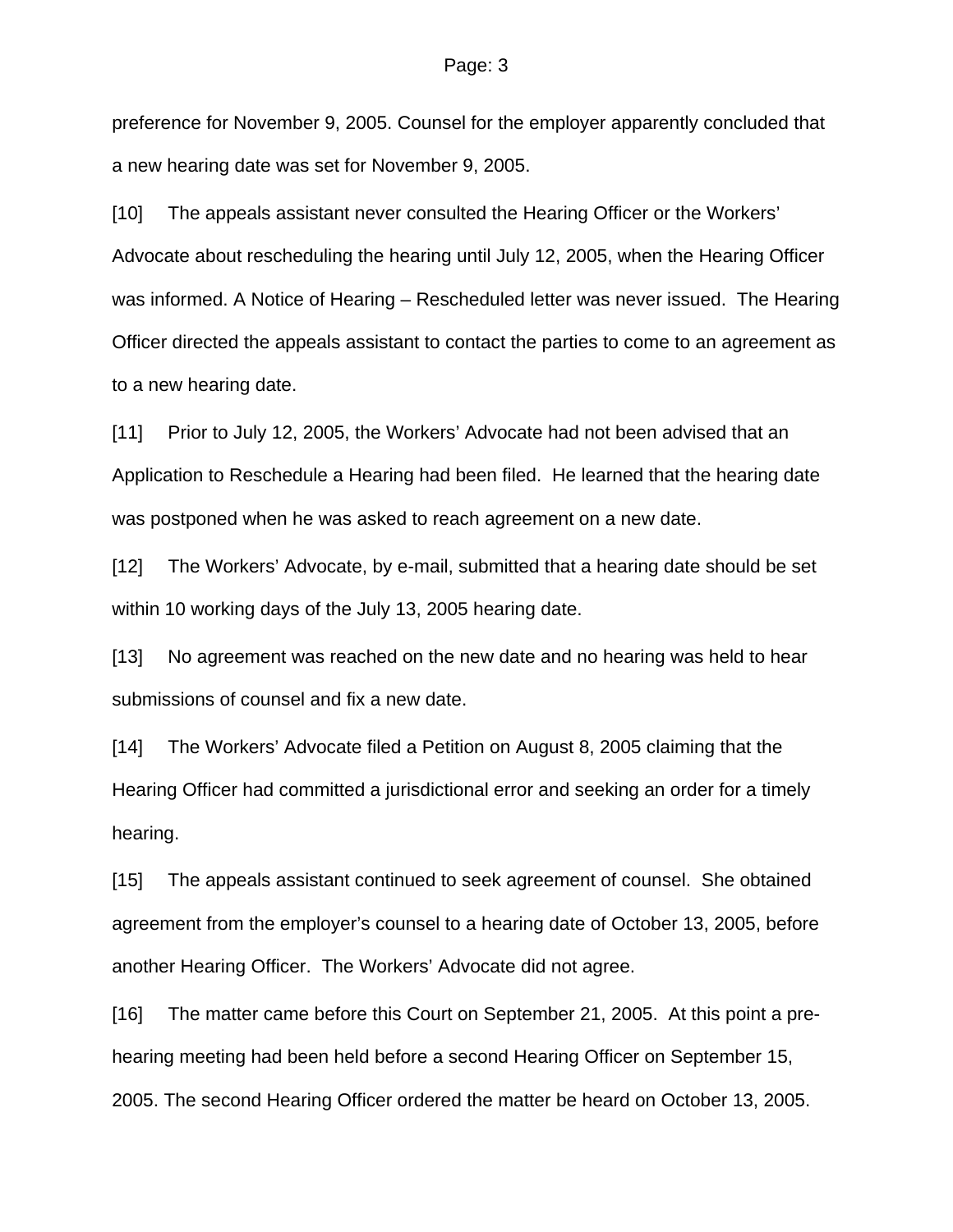[17] The second Hearing Officer, in her written reasons dated September 27, 2005,

noted that "… Errors have occurred that the board has attempted to mitigate since July 12, 2005."

[18] I indicated to the parties that the matter should proceed before the Hearing Officer without prejudice to this application of the Workers' Advocate.

# **ISSUES**

[19] There are two issues to decide:

- 1. Is the application moot or are there special circumstances requiring the matter to be heard?
- 2. Did the Hearing Officer commit a jurisdictional error in permitting the hearing date to be adjourned without first hearing representations from the Workers' Advocate?

# **THE LEGISLATION**

[20] Claims for compensation by workers are heard in the first instance by an adjudicator employed by the board pursuant to section 12 of the *Workers'* 

*Compensation Act*, R.S.Y. 2002, c. 231 (the *Act*).

[21] The *Act* also provides in section 13(1) for the appointment of a workers' advocate to advise workers on all aspects of the compensation system and represent them before adjudicators, hearing officers and the appeal committee of the appeal tribunal.

[22] The worker or an employer may request a review of any decision of an adjudicator concerning a claim for compensation. The review is conducted by a hearing officer or panel of hearing officers pursuant to section 20(3) of the *Act* which states: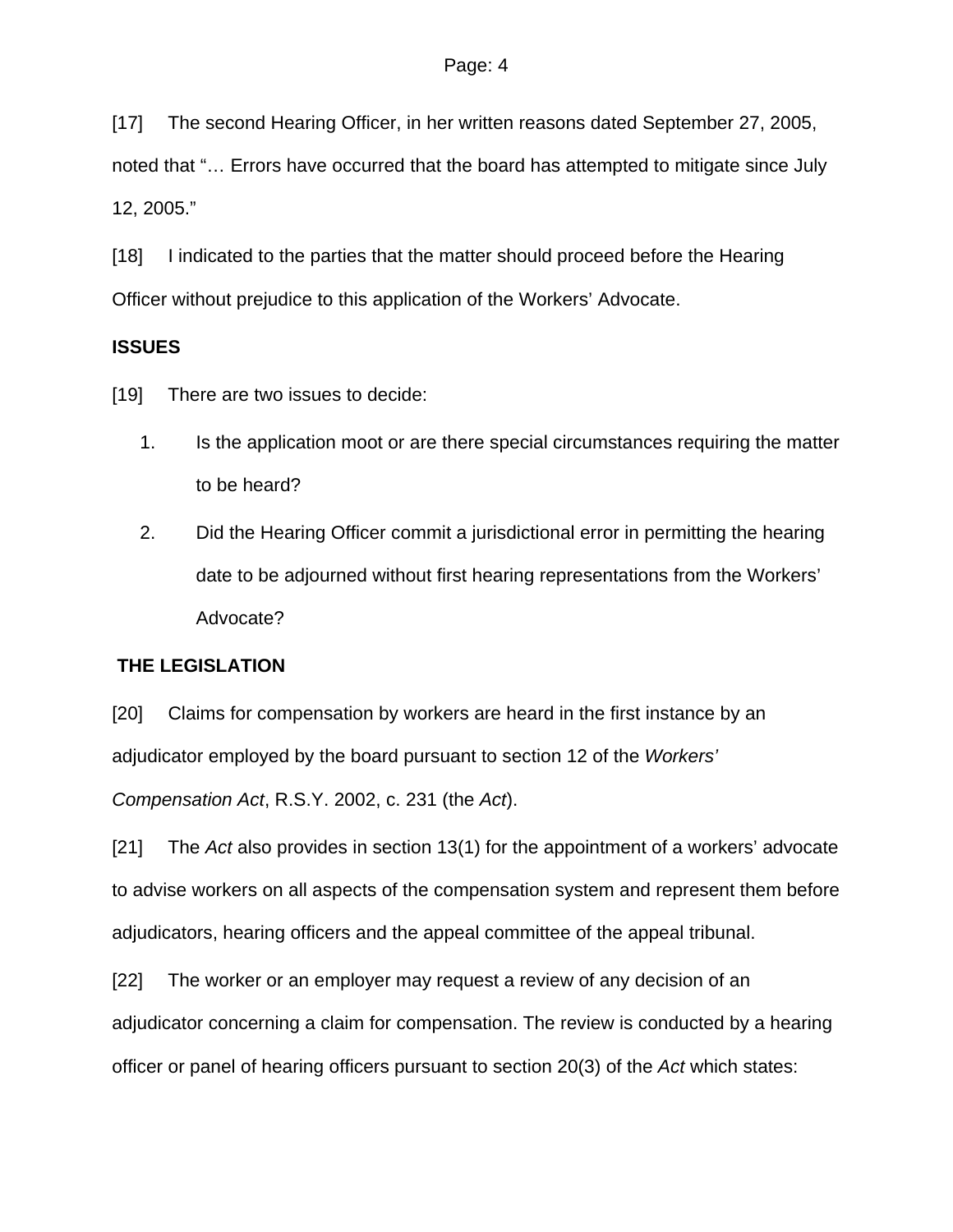20(3) When reviewing a decision, the hearing officer or panel of hearing officers shall

(a) provide all parties with an opportunity to make representations;

(b) provide a hearing, if requested by an party;

(c) consider the entire record of the claim in the board's possession;

(d) consider further evidence considered necessary to make a decision; and

(e) confirm, vary, or reverse any decision made in respect of the claim.

[23] The Hearing Officer is required to make a decision with reasons within 30 days

after the review is conducted as provided in section 42 of the Rules of Procedure.

[24] The Rules of Procedure set out certain obligations of the Hearing Officer.

# **Notification and Scheduling**

- 9) Upon receipt of a notice of claim review, the Hearing Officer will:
	- a) notify the party by registered mail that he or she is considering the matter for acceptance; or
	- b) schedule the hearing for the next available date.
- 10) The Hearing Officer will notify the parties by registered mail of the date, time and location of the hearing and will provide:
	- a) verification that the notice of claim review has been received; and
	- b) to all other parties, a copy of the notice and a form for reply.
- 11) The Hearing Officer may reschedule a hearing at the request of a party. The request must be in the required form unless otherwise agreed by the Hearing Officer.
- [25] Section 35 of the Rules of Procedure provides as follows:
	- 35) The Hearing Officer may adjourn, postpone or relocate a hearing as long as this does not prejudice a party.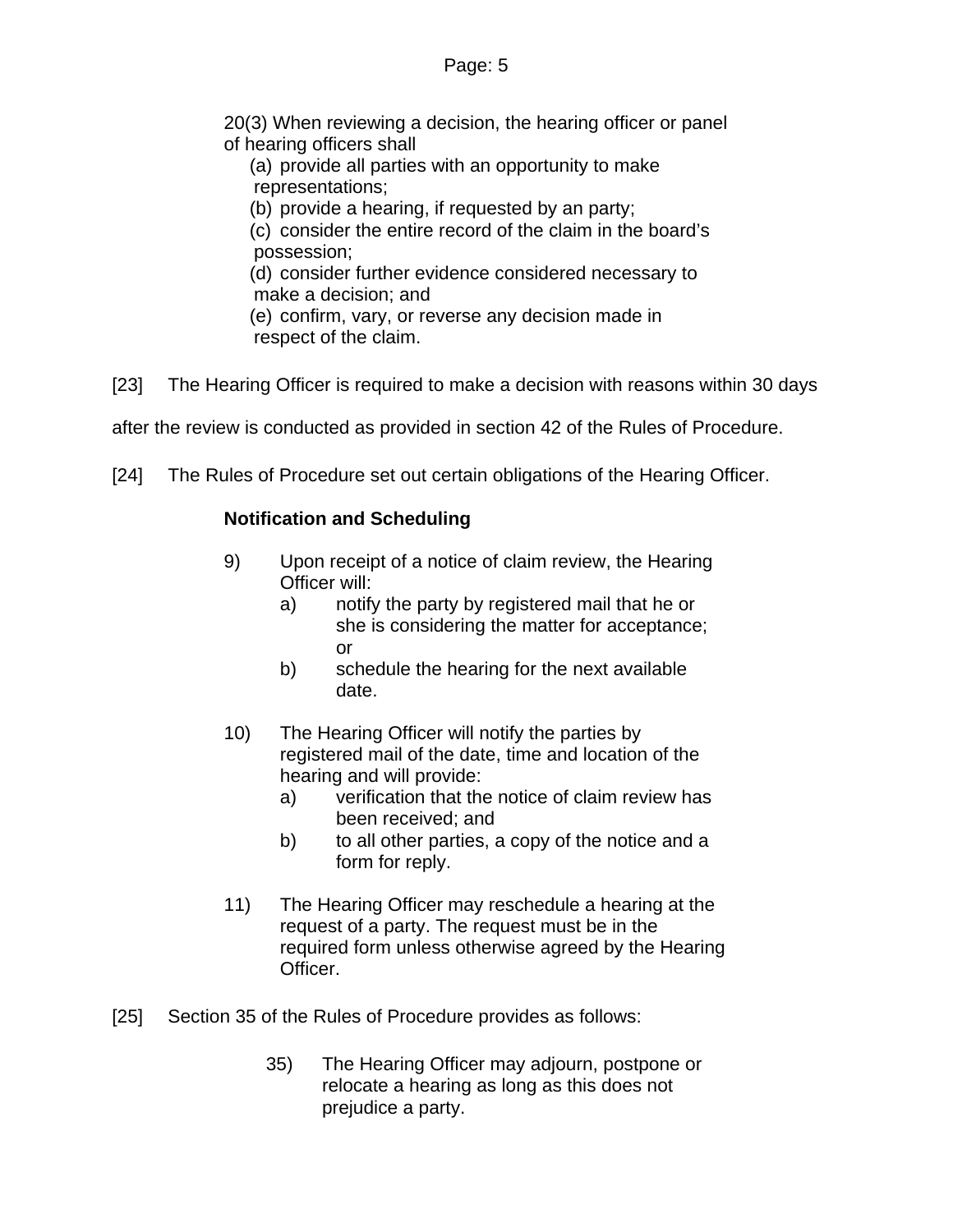# **Issue 1: Is the application moot or are there special circumstances requiring the matter to be heard?**

[26] The Workers' Advocate seeks a declaration that the board has committed a jurisdictional error when the first Hearing Officer did not proceed on the original hearing date of July 13, 2005, and did not reschedule the hearing.

[27] The Workers' Advocate relies upon section 32 of the *Judicature Act,* R.S.Y. 2002, c. 128, which states:

> No action or proceeding is open to objection on the ground that a merely declaratory judgment or order is sought thereby, and the Court may make binding declarations of right whether any consequential relief is or can be claimed or not.

[28] Counsel for the board submits that since the written decision of the second Hearing Officer dated September 27, 2005, the matter is moot, as a hearing date has been set for October 13, 2005.

[29] Counsel for the board acknowledges the administrative error in his written submission but submits there is no useful purpose to resolving the administrative error that caused a delay as it has been resolved by the second Hearing Officer setting the date of hearing.

[30] Counsel for the Workers' Advocate submits that this court should exercise its discretion to make a declaration in the nature of a supervisory remedy for future guidance of the board and the workers' advocate.

[31] The doctrine of mootness is discussed at length in *Borowski* v. *Canada (Attorney General)*, [1989] 1 S.C.R. 342. In that case, Mr. Borowski sought to strike down section 251 of the *Criminal Code* relating to abortion on the ground that it contravened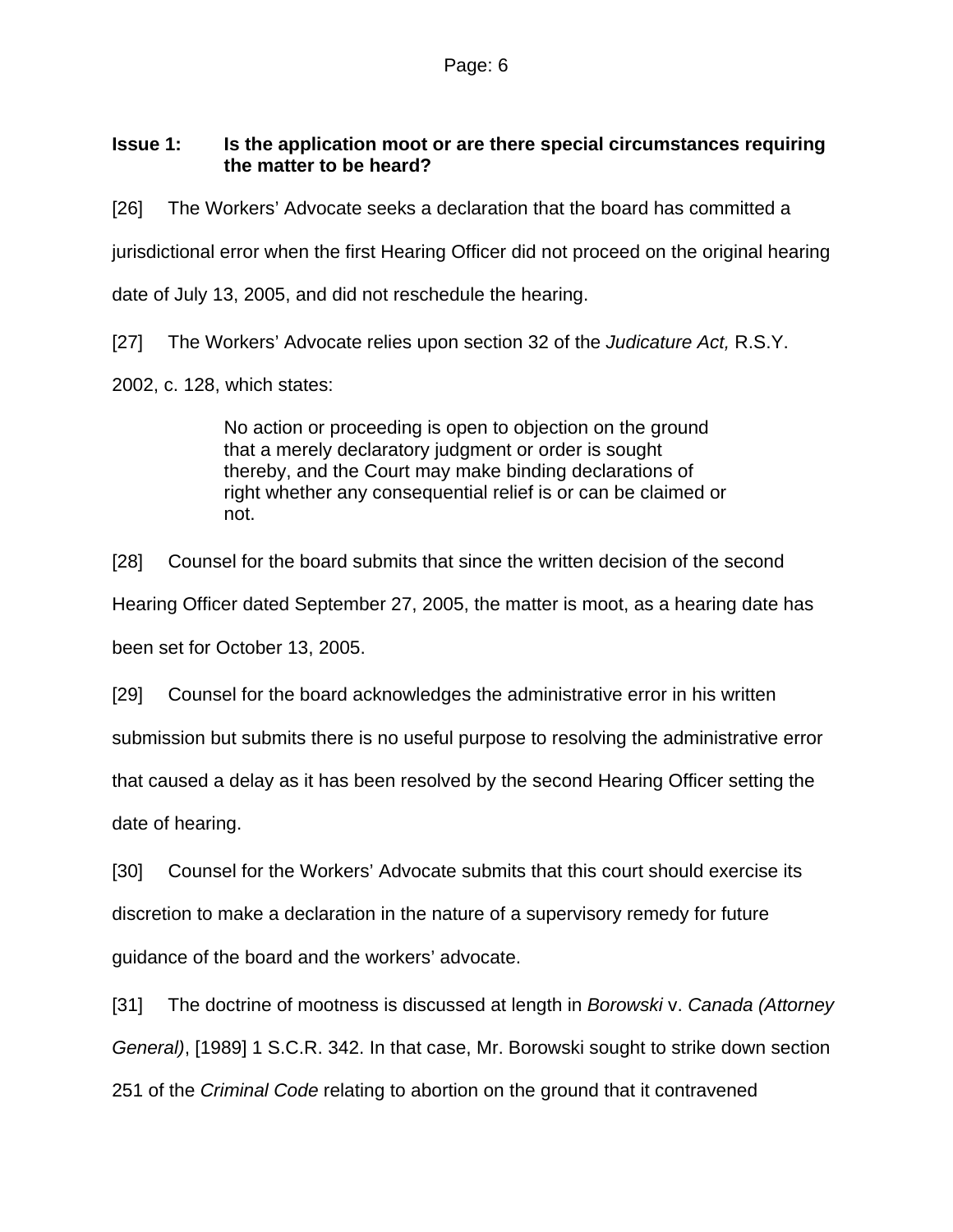#### Page: 7

protected rights of the foetus. However, section 251 was struck down in *R.* v. *Morgentaler*, [1988] 1 S.C.R. 30, before the Supreme Court of Canada heard Mr. Borowski's appeal.

[32] In dismissing Mr. Borowski's appeal as moot, the court set out principles for considering the doctrine of mootness, which I shall attempt to summarize as follows:

- 1. The courts will generally decline to decide a case which raises hypothetical questions that will have no practical effect on the rights of the parties;
- 2. If, subsequent to the initiation of an action, events occur so that no "live controversy" exists, the matter becomes moot and the court may decline to decide the case.
- 3. However, the court may nonetheless exercise its discretion to address a moot issue if the circumstances warrant it after considering the following criteria:
	- a) Is there an adversarial context to ensure that the issues are fully argued?
	- b) Is the expenditure of judicial resources warranted?
	- c) Is the court departing from its traditional role and intruding on the role of the legislative branch?

[33] Although the court in Borowski was somewhat disposed to decide the case based upon the first two criteria, it declined to do so on the third criterion as there was no governmental action to bring the *Charter of Rights* into play.

[34] Counsel for the board relies on a decision of the British Columbia Court of Appeal in *Cheslatta Carrier Nation* v. *British Columbia*, 2000 BCCA 539. In that case, the Cheslatta Carrier Nation applied for a declaration of aboriginal title without pleading any infringement by government of that title. The trial judge and the Court of Appeal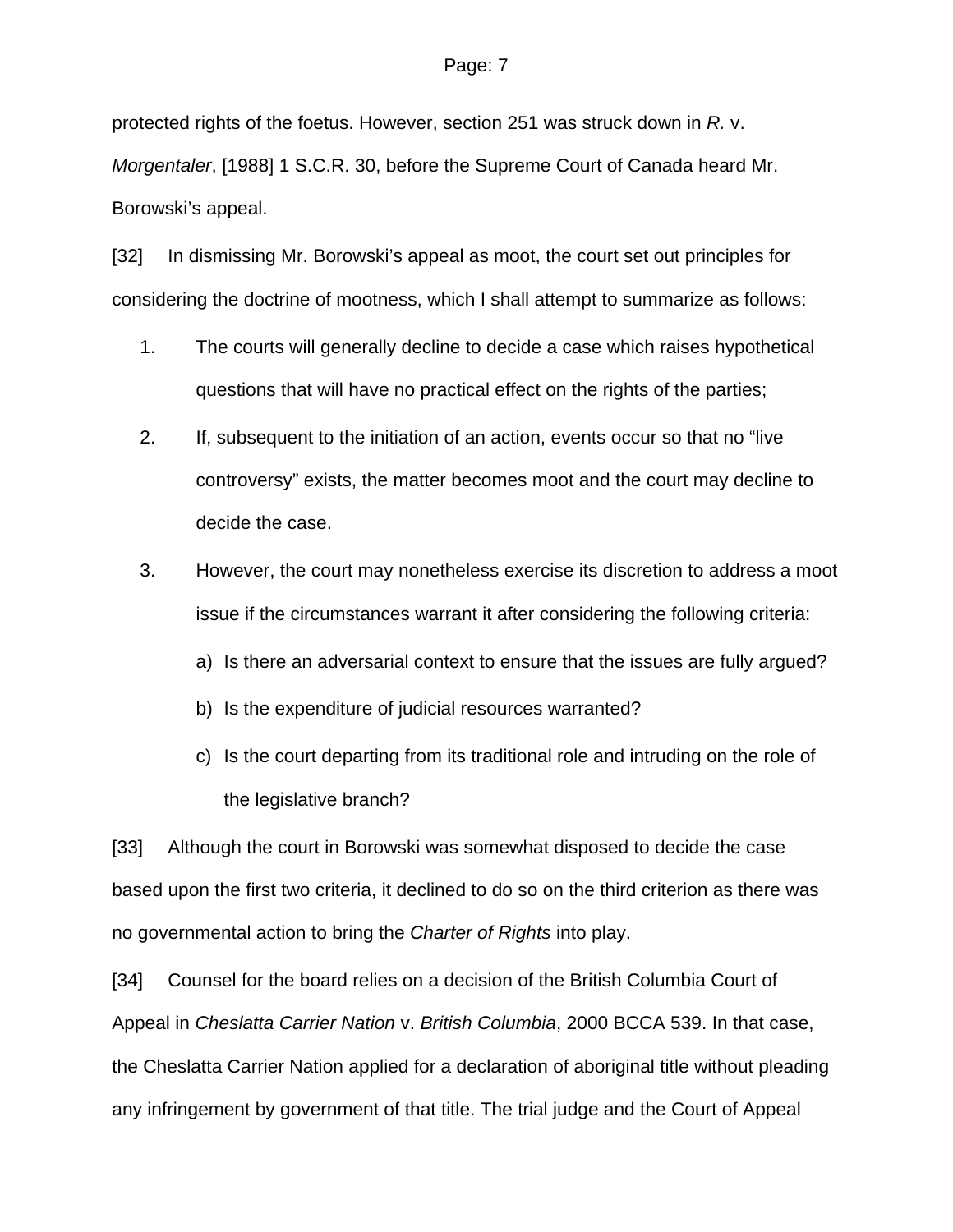declined to hear the case because "… the declaration would not serve a legal purpose in terms of resolving a real difficulty, present or threatened." The Court of Appeal also declined to make a general declaration against government which might require later refinement or clarification (paras. 16 and 17).

[35] In my view, the issue between the parties is moot as a result of the decision of the Hearing Officer on September 27, 2005 ordering that the review be held on October 13, 2005. However, in this case, there is no question of interfering with the legislative branch and the cost of judicial resources is minimal. It is also a consideration that delay issues such as this are often never addressed by courts because of the short time frame and the interest of the worker in having the merits of the claim decided with as little delay as possible. As a result, I find that it is appropriate to address this dispute in a supervisory way to ensure that the worker's claims are dealt with in an expeditious manner.

### **Issue 2: Did the Hearing Officer commit a jurisdictional error in permitting the hearing date to be adjourned without first hearing representations from the Workers' Advocate?**

[36] There is no dispute about the fact that the Hearing Officer erred in not setting a date for the review hearing and not permitting both parties to make representations about the appropriate date. The result was a delay of three months before the hearing was heard.

[37] As with most tribunals, the board employs an appeals assistant for the purpose of assisting workers and employees to bring reviews before a Hearing Officer. This is a reasonable approach employed by most courts and tribunals to streamline and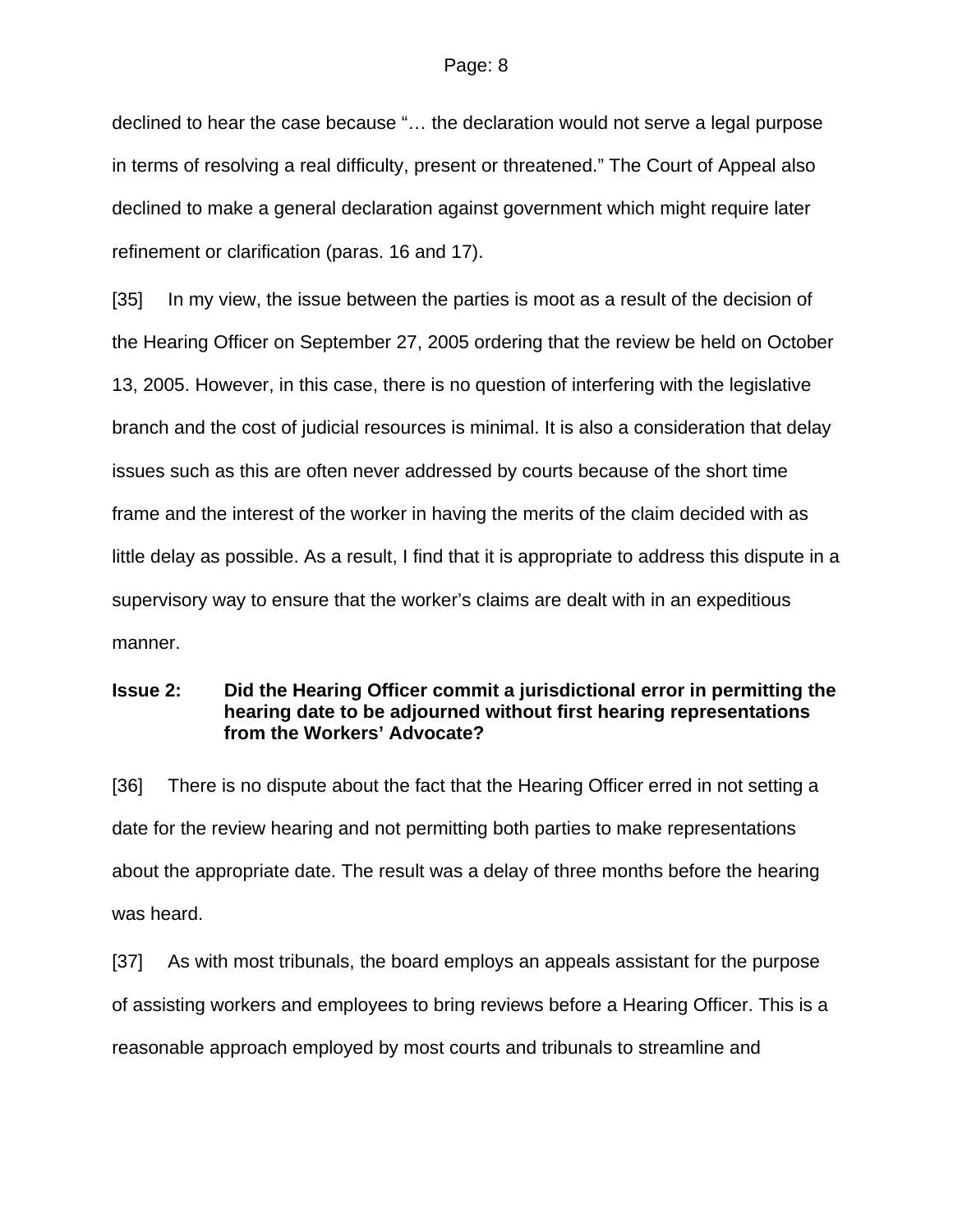#### Page: 9

administer the process of setting matters for hearing without engaging the judge or Hearing Officer in preparing the paperwork or contacting the parties.

[38] Despite the use of an appeals assistant, the statutory power to set hearing dates is the prerogative of the Hearing Officer, not the appeals assistant. When the Hearing Officer learned of the error, it was not appropriate to put the matter into the hands of the appeals assistant with instructions to see if the parties could agree on a date, which ultimately led to a three-month delay.

[39] At that point, it would be prejudicial both to proceed without counsel for the employer or not to proceed when the Workers' Advocate was ready to proceed. The Hearing Officer had to make a decision.

[40] In my view, the more appropriate course of action would have been for the Hearing Officer to appear on the July 13, 2005 hearing date and hear the representations of the Workers' Advocate and the explanation of the appeals assistant as to why counsel for the employer was not present. The Hearing Officer could adjourn the hearing for a short period to allow the appeals assistant to contact the office of counsel for the employer and advise that a date was set to resolve the matter as to what date the hearing should be adjourned. In this case, counsel for the employer was not resident in the jurisdiction so the appearance could be arranged by telephone.

[41] After giving both counsel for the employer and the Workers' Advocate an opportunity to make representations on an appropriate date, the Hearing Officer should have made a decision on the new date of hearing and avoided the protracted delay that occurred. I should add that it is my understanding that generally the claims of workers are dealt with in a timely manner.